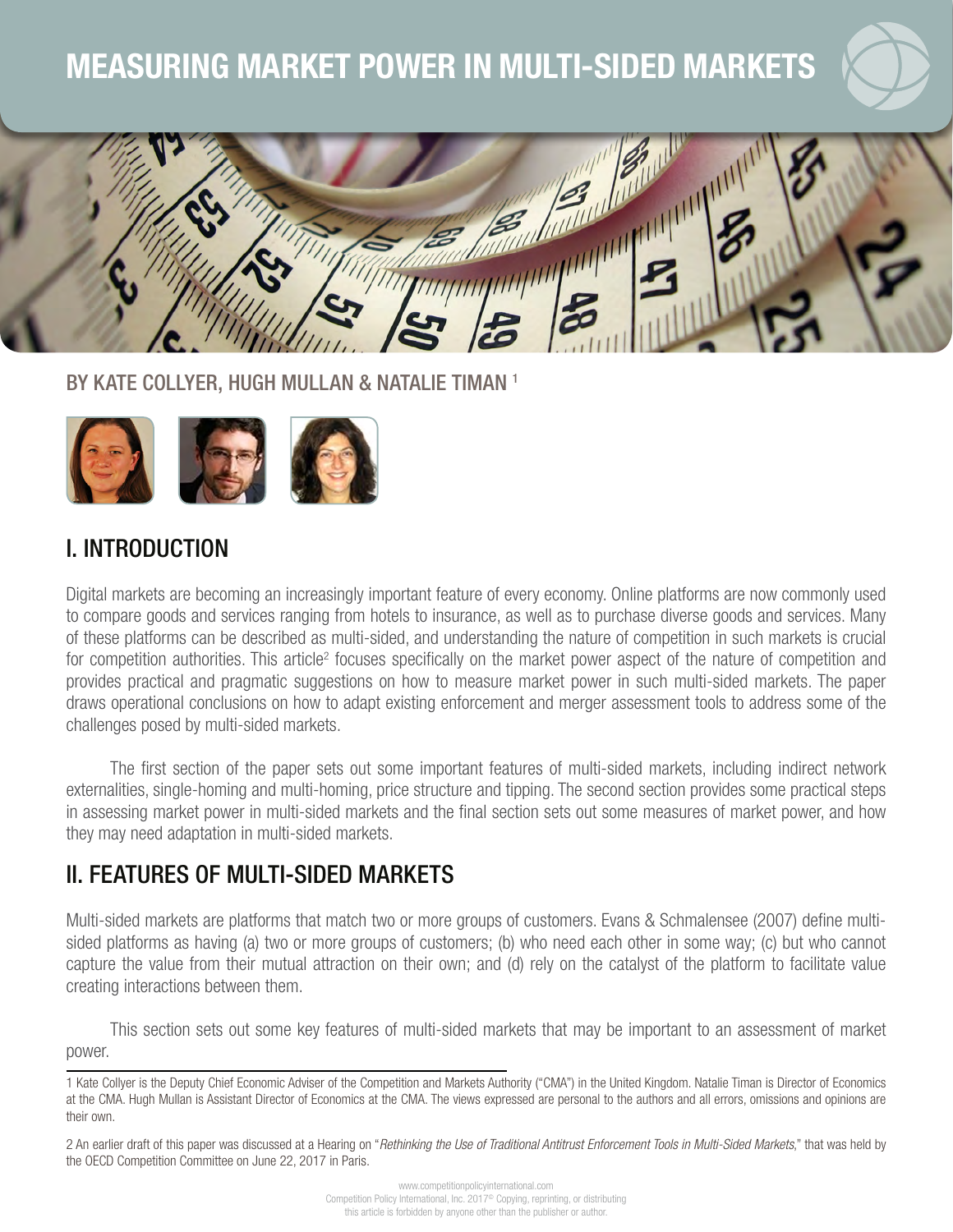### *A. Indirect Network Externalities*

As the definition makes clear, indirect network externalities ("INE") are an important feature of multi-sided markets. The benefit one side of the market derives from being on the platform depends on the number of customers on the other side of the market, and vice versa.<sup>3</sup> As a result, the demands of each group of customers are interlinked and this generates feedback loops between them.

INE distinguish multi-sided markets from other markets such as a vertical supply relationship. These INE go in both directions, but are not necessarily equally strong in each direction. When there are strong INE in both directions, the interaction between these INE on both sides can create a feedback loop that may have second and third and fourth order effects. For instance, the ultimate effect of a price increase to one side of the market could be much greater if it led to further feedback loops with participants increasingly leaving both sides of the market as the market becomes less valuable to each group of customers. The strength of these feedback loops may enhance or constrain the platform's market power and should be taken into account in any assessment.

### *B. Single-Homing and Multi-Homing*

The extent of single-homing and multi-homing by customers on each side of the market is a key competitive aspect of multi-sided platforms (Rochet & Tirole, 2003). If customers on one side only join one platform, then customers on the other side can only access those customers by joining the same platform. Armstrong (2006) shows that this creates "competitive bottlenecks," with single-homing customers on one side and multi-homing customers on the other, the platform competes aggressively for the single-homing customers and once they are on board it earns profits from customers on the other side who multi-home.<sup>4</sup> Below, we suggest some practical ways to identify the extent of single- and multi-homing and thereby assess market power.

### *C. Price Structure*

In a multi-sided market, the price structure reflects the interlinked demands of the two groups of consumers and the need to get both sides on board. This often results in complex pricing where the price to each group of consumers does not reflect the marginal cost of supplying them.

To see the importance of price structure in multi-sided markets, consider the example of a platform supplying businesses on one side of the market and consumers on the other side. Assume that in this example consumers are more sensitive to price than businesses. In order to get consumers on board, the platform allows them to use the service without charge, but the businesses pay (a fixed fee and/or commission) to be present on the platform. The platform needs to set a fee to businesses that ensures their participation and takes account of the feedback loops between both sides of the market. Fewer businesses will choose to use the services of the platform at higher prices and this will reduce the attractiveness of the platform to consumers on the other side of the market, etc.<sup>5</sup>

As this example shows, the platform must be able to use the price structure to internalize the externalities arising from the INE. Platforms will always be able to control the price structure in markets where the two sides do not transact. However, in markets where the sides do transact, one side of the market can reflect some of the increased costs of doing business on the platform in the price charged for transactions. Businesses on one side of the market may pass-through the fees they are

5 The platform may operate at a loss-making level for some time while it seeks to build up participation on both sides of the market.

<sup>3</sup> For example, the more businesses that join a platform, then the more consumers find that platform to be attractive; and the more consumers join a platform, then the more businesses find that platform to be attractive. In addition, the platform may allow advertisers to promote themselves to consumers (or businesses, or both), which may be a third side of the market.

<sup>4</sup> Firms compete aggressively on the side that uses a single network in order to charge monopoly prices on the other side that is trying to reach them. Armstrong, 2006, "Competition in Two-Sided Markets," *The RAND Journal of Economics,* 37(3): 668-91. As a result, competition between platforms can have large price effects on the side of the market that uses a single platform and little or no effect on the side that uses multiple platforms. Rysman, 2009, "The Economics of Two-Sided Markets," *Journal of Economic Perspectives* – Volume 23, Number 3: 125-143.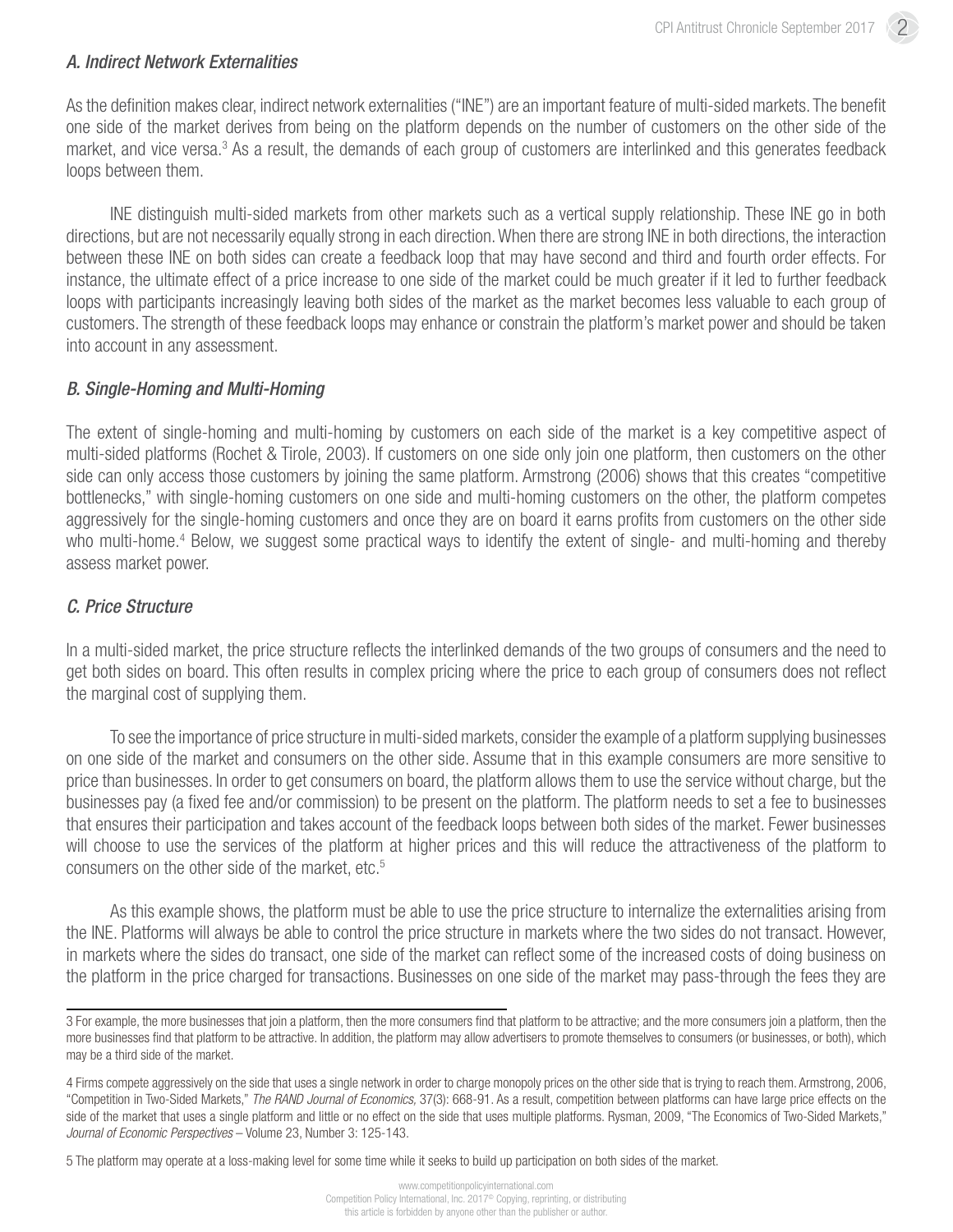charged by the platform to the consumers on the other side of the market when transacting with those consumers through the platform. This may undermine the platform's price structure and limit its ability to internalize the externalities by facilitating value creating transactions between the two sides. For example, when a business passes through platform commissions to consumers, it will not consider how this may reduce consumers' demand for the platform's services, which then affects the demand of all business customers for the platform's services. It is only the platform which can take these externalities into account in its pricing to both sides of the market.

Therefore, in addition to the complex pricing that can be a feature of multi-sided markets, it will also be important to consider the degree of pass-through when considering the extent to which multi-sidedness affects the behavior of the platform.6

### *D. Tipping*

Network externalities can lead to markets tipping to one, or a few, providers. The feedback loops that can arise when there are strong INE mean that multi-sided markets tend to be relatively concentrated. A multi-sided market may be less likely to tip the more differentiated the offering from competing platforms are and the more that customers on one or more sides multi-home. Scale economies and having a critical mass of consumers may also be important in determining the concentration of a market with platforms because they influence their financial viability.

Once a market tips, the joint behavior of consumers and businesses may mean that the market power of the platform becomes well-established. It may take considerable coordination by both consumers and businesses to switch to another platform to restore competition. Such coordination may be unlikely in the absence of major technological changes in the sector. For these reasons, establishing whether there is a "first-mover-advantage" may be important in identifying current market power and the potential longevity and sustainability of this market power.

### *E. When the Multi-Sided Nature of the Market is Relevant to Assessing Market Power*

This discussion suggests that any assessment of market power in multi-sided markets should take account of these features. The standard results from one-sided markets do not apply directly to multi-sided markets and any assessment of market power needs to take this into account explicitly (as we show below). Many of our standard tools for assessing market power are more complex to apply in multi-sided markets and may need to be adapted. At a minimum, this may involve simply taking into account the impact multi-sidedness has on the platforms' business strategy and decisions.

# III. MEASURING MARKET POWER IN MULTI-SIDED MARKETS

In this section, we identify some practical approaches which authorities should consider when measuring market power in multi-sided markets. We discuss these practical approaches before going on to identify measures of market power.

### *A. Understand the Nature of Competition and Identify the Market(s) Where Market Power Relevant to the Theory of Harm is Expected to Arise*

As a first step, an assessment of market power should start from a solid understanding of the nature of competition in the market under consideration. It should then proceed with an analytical framework that takes account of any important features arising from the multi-sidedness of the market.

When thinking about market power and the effect of the conduct, it is important to identify clearly the nature of competition, including understanding the extent to which multi-sidedness with multiple consumer groups and interlinked

<sup>6</sup>We note that there is a debate as to whether a further distinction might be made between those markets where a platform is closely involved in the transaction (such as online travel agents or Amazon Marketplace), and those markets where the platform is less closely involved. Where a platform is closely involved in the transaction, it might be possible to define the market as the supply of the underlying product or service to consumers/customers, rather than as the supply of intermediation services. This would have consequences for the way in which market power were assessed. See BKartA, B6-113/15, Working Paper – "Market Power of Platforms and Networks," June 2016.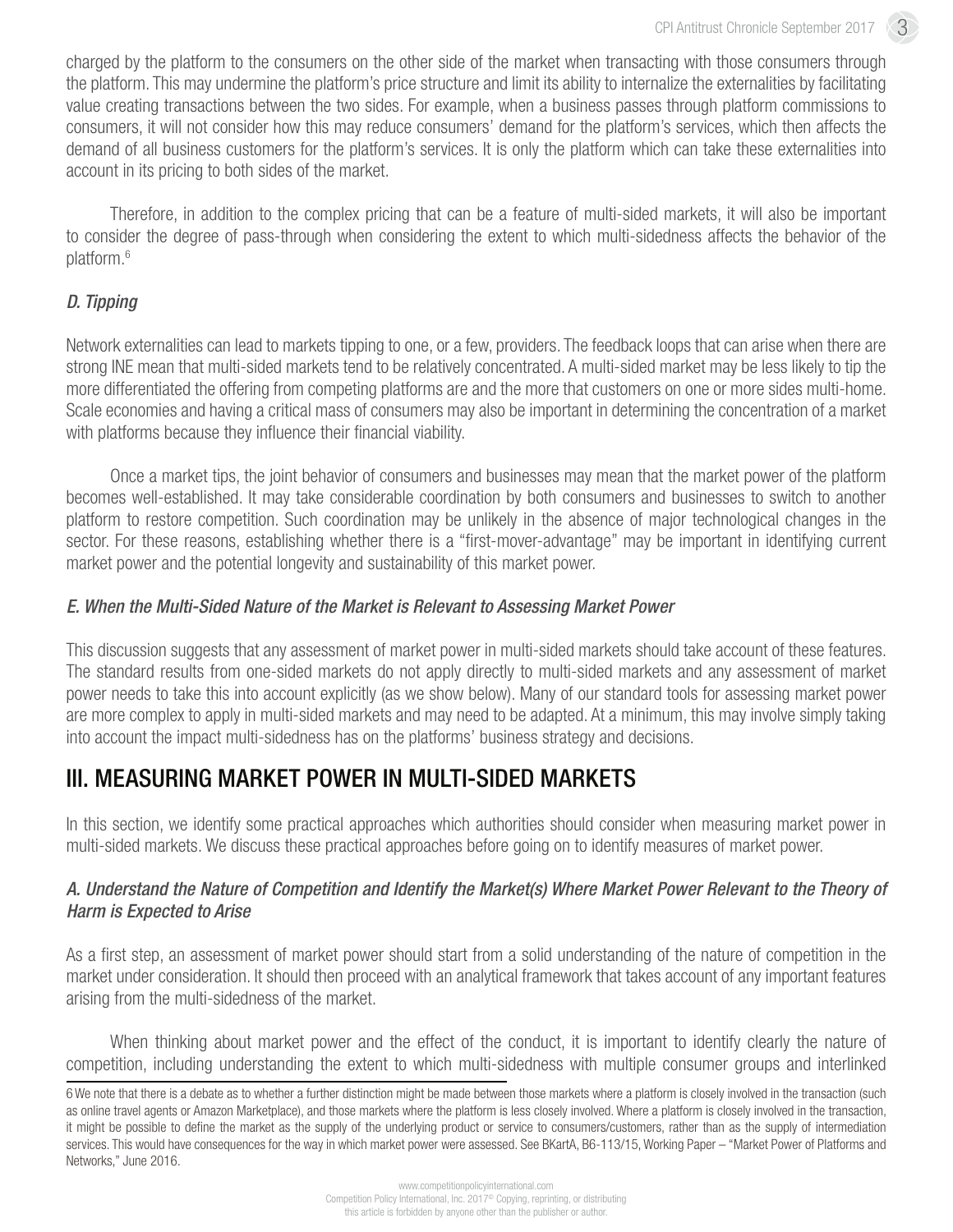4

demand affects market power. This is most likely to be where there are (strong) INE. In addition, in multi-sided markets, competitive constraints on market power may come directly or indirectly from any and all sides of a competing platform. For example, if a platform tries to engage in exclusion on one side, a rival may be able to respond with strategies on the other side. This suggests the need to look at all sides of the market when assessing market power.

The market power we are interested in also depends on the conduct or agreement that we are interested in. Therefore, measuring market power will be specific to the conduct under investigation. It is important, at least from an economics perspective, that market power is not considered in isolation from the conduct and the theory of harm.7

### *B. Take a Sequential Approach to Measuring Market Power in Multi-Sided Markets*

Given the potential feedback loops between different sides of a market, a purist approach may suggest measuring market power by assessing all sides of the market simultaneously. However, this is likely to be a very challenging task and may not be practical, or even possible. When the multi-sided nature of the market appears important, then a reasonable and pragmatic approach is to start by using standard tools to assess market power for each side of the market separately and then factor in the indirect network effects by using a range of evidence and judgement. As we discuss below, care will be needed when using and drawing inferences from our standard tools.

### IV. MEASURES OF MARKET POWER

In this section, we focus on identifying different measures of market power and explain how these relate to the conduct considered. These measures of market power are not exclusive to multi-sided markets. However, we explain how they may need to be adapted when used in multi-sided markets and we identify some additional challenges that may arise in this context and where care will need to be taken when interpreting the results of standard measures. $8$ 

Any assessment of market power should be based on a thorough assessment of the competitive constraints and, in multi-sided markets, it will often be necessary to use multiple sources of evidence and always consider the linked nature of demand.

### *A. Market Shares and Concentration*

Shares of supply can be a useful indicator of concentration and therefore market power, particularly for homogenous products or services. Their usefulness depends on how well the market is defined in the first place. There are challenges to using market shares as an indicator of market power in multi-sided markets, particularly for platforms.

The first challenge is how to measure market share. It is not always clear how shares should be computed to take account of the multi-sidedness of the market. The pragmatic solution would be to follow the sequential approach outlined above and to measure market shares on all sides of the platform. Market shares can then be evaluated within the overall analytical framework that takes account of the nature of the linked demands and the feedback loops. This flexible approach allows for more weight to be attached to high market shares on one side of the market if the evidence suggests, for example, that that side is prone to single-homing.

<sup>7</sup> Some questions that one might ask include: (i) How does any potential market power arise in a market that has indirect network effects and aspects of multisidedness? (ii) How is the behavior under investigation related to the market power in the relevant market? (iii) Are the network effects and multi-sided nature of the market important to the market power? (iv) Are the network effects and multi-sided nature of the market important to the behavior being investigated? (v) Is the behavior being investigated important for the network effects in the market (e.g. foreclosure which may lead to the market tipping permanently or preventing some potentially important innovation)?

<sup>8</sup> As an aside we note that the cellophane fallacy presents a particular challenge when measuring market power in multi-sided markets, outside of the context of mergers. This standard problem may arise in any market because, in the presence of market power, prevailing prices would not equate to competitive prices and the application of the hypothetical monopolist test to prevailing prices is likely to lead to the relevant market being defined too broadly (i.e. including products which are not close substitutes at competitive prices).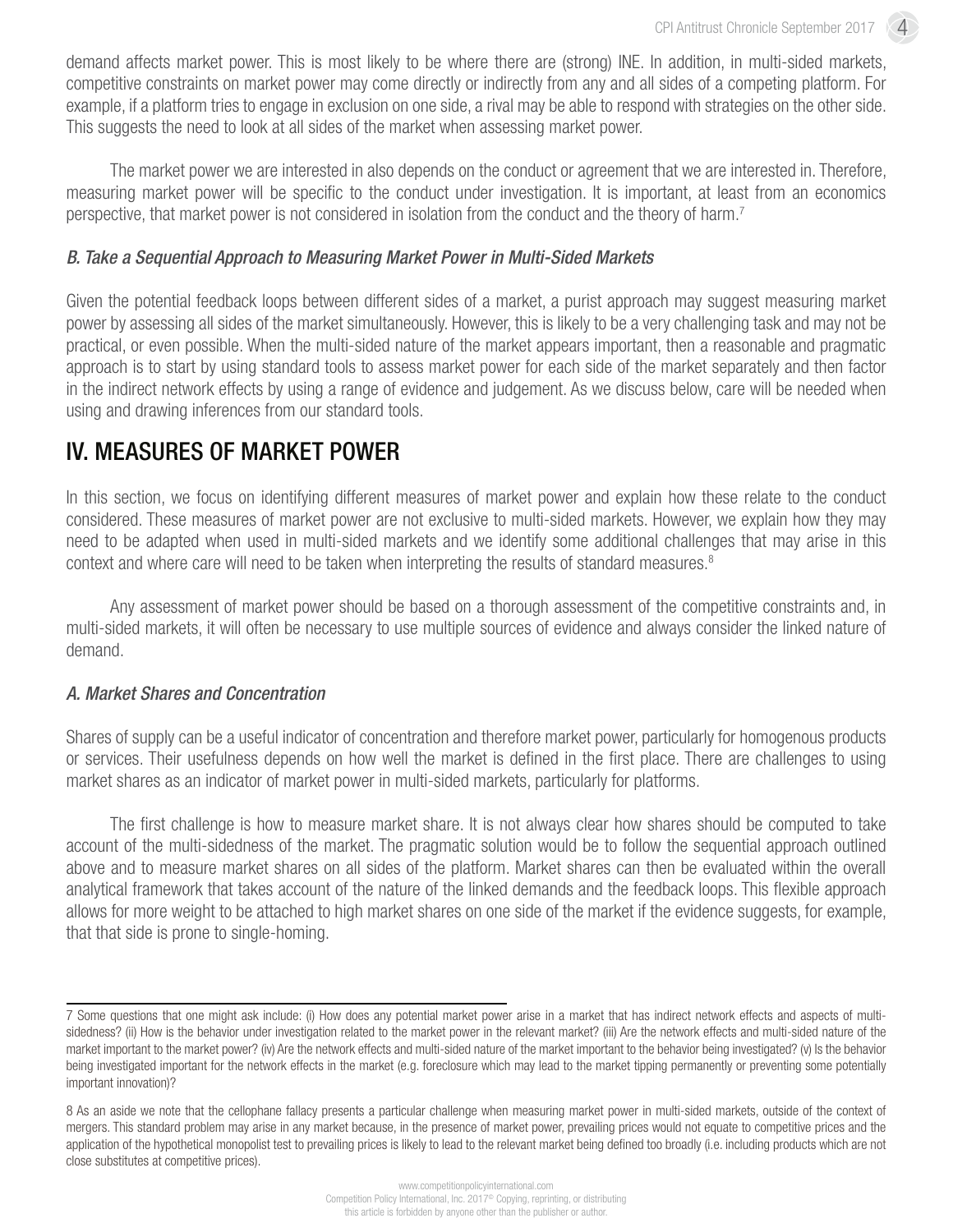5

As with all markets, it will be necessary to think through which shares one wishes to measure. For example, it will not be possible to compute value shares on both sides if one side does not pay for using the platform. It may then be necessary to measure the number or value of transactions to calculate market shares. The standard problem of interpretation also arises with, for example, concerns regarding the relevance of market shares as measures of market power in markets where services/products are differentiated.

In multi-sided markets, it may be challenging to distinguish between customers and competitors because customers on one side of the market may also be competitors to the platform. For example, hotels that list on an online travel agent platform might also compete directly for bookings. To take another example, third party sellers are customers on Amazon Marketplace and might also compete with Marketplace to attract direct sales. Care will be needed to ensure that customers and competitors are correctly identified and captured in measures of market shares.

Authorities typically aim to identify longer term measures of market power (e.g. sustained high levels of market share) rather than measures which take a snapshot of a market in flux or out of equilibrium. However, a multi-sided market with network externalities may be prone to tipping and authorities may wish to intervene earlier. In that context, care will be needed to identify whether indications of market power at a relatively early stage in the development of the market may lead to long term market power.

The challenges outlined above indicate that care needs to be taken when interpreting what market shares and, more generally, concentration indicate about market power in multi-sided markets.

### *B. Margins, Profitability and Pricing*

As with market shares, measures of margins and profitability can be used to assess market power. Alongside the usual pitfalls of using such measures, multi-sided markets present additional problems given the existence of feedback loops and the complexity of pricing structures. Theoretical models have been developed that explicitly take account of the linked nature of demand in multi-sided markets and could provide a basis for measuring margins or profits. However, these models are complex and may not be practical to implement.

Following the sequential approach described above, it may be more pragmatic to measure margins or profits to each group of consumers and then take account of the strength of feedback loops and the implications for inferences regarding market power. This would need to be done carefully and recognizing that examining margins on one side of the market alone could give false indications of market power.

It may also be informative to consider changes in margins or profits over time. For example, it may be possible to examine whether commission levels have increased with concentration in the market, while service or quality levels, or marketing to the other side of the market, has not increased concurrently. This might provide an indication of market power.

### *C. Single-Homing vs Multi-Homing*

The extent to which customers on one side of the market single- or multi-home affects the single-or multi-homing choice of customers on the other side of the market. Examining the extent of single- or multi-homing on each side can provide an indication of likely market power on each side.

Businesses will benefit from listing on more than one platform if they can play-off the platforms against each other or if listing on more than one platform expands the number of consumers in the aggregate. For example, a platform may be good at bringing consumers to the market who would otherwise not participate. If, on the other hand, some consumers single-home to platform A and others single-home to platform B, then businesses will find it necessary to use both platforms to reach both sets of consumers). However, single-homing by different groups of consumers, and multi-homing by none, can lead to market power for each platform.<sup>9</sup>

<sup>9</sup> There is an open question as to whether it makes sense to find all platforms as having market power. Furthermore, do they have market power in the supply of services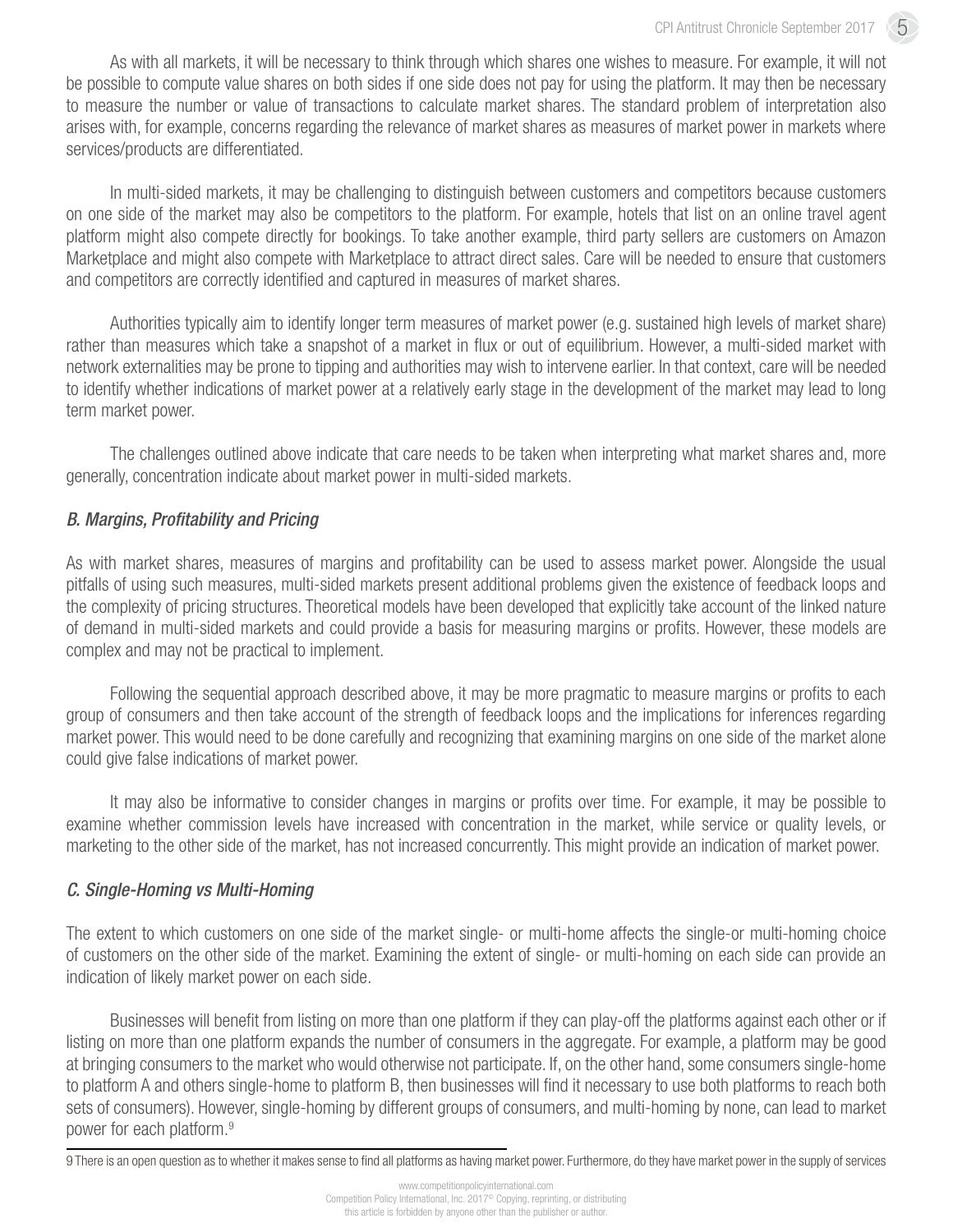In markets where INE are strong it will be important to measure the extent of single- or multi-homing on each side of the market before considering any feedback loops. In practice, this can be done by gathering information on the following questions:

### *Competition in the Paid Side of the Market*

- What proportion of customers on the free side of the market single-home? This will partially determine the extent of multi-homing on the paid-for-side. If there is single-homing by at least some consumers, then businesses have a strong incentive to list on that platform. Therefore, single-homing may give rise to the platform having market power.
- What proportion of customers on the paid-for-side of the market single-home? If all businesses single-home on one platform, it may be an indication of market power. However, multi-homing by the paid-for-side of the market does not imply the absence of market power if consumers single-home. This is because businesses may need to list on more than one platform to attract single-homing consumers.
- How important is the platform for attracting customers to the paid side? If a business on one side of the platform could attract consumers directly, without listing on the platform, then the platform is less likely to have market power.

### *Competition in the Free Side of the Market*

- How important is the platform for a consumer when choosing the product it wishes to purchase and the supplier it uses? A platform is less likely to have market power if consumers can easily find and purchase their preferred product through other channels.
- How loyal are consumers to one platform? A platform is more likely to have market power if it has a loyal set of customers who are less willing to switch away from it.
- How easy is it for consumers to search across competing platforms? A platform is more likely to have market power the harder it is for consumers to search and compare deals across competing platforms.

Information on customer behavior and the extent of single- or multi-homing can be obtained from several sources:

- Membership data from market participants can be used to measure the extent of overlap of consumers, or businesses, between the different platforms.
- Transaction data from market participation can be used to measure the extent of overlap and the volume of transactions involved.
- A survey may provide a better understanding of customer behavior on all sides of the market and may provide insights into how they use the platforms to search for products and therefore the true extent of multi-homing. It may also provide insights into out of market constraints, where data may be unavailable.
- Web server data might be used to analyze user behavior within a specific domain or how consumers search across platforms. This could help the agency to understand:10 how many platforms a consumer visits and how often; whether the consumer considers direct sales from businesses, and their websites, and in what order this search occurs; how

to businesses (on one side of that platform) due to the single-homing of the consumers (on the other side of that particular platform); or do they have market power in the supply of services to the single-homing consumers? Finally, potential market power due to consumers single-homing on platforms may not arise if some/many consumers use tools to search across platforms – effectively multi-homing without necessarily visiting each platform. For example, metasearch sites used in the online travel industry would appear to support this form of multi-homing (although they appear to account for a rather small proportion of bookings).

<sup>10</sup> We would expect platforms to collect an array of data internally to monitor how it is performing against internal targets and against rivals. Therefore, internal documents and management information collected during the normal course of business are likely to provide useful insights.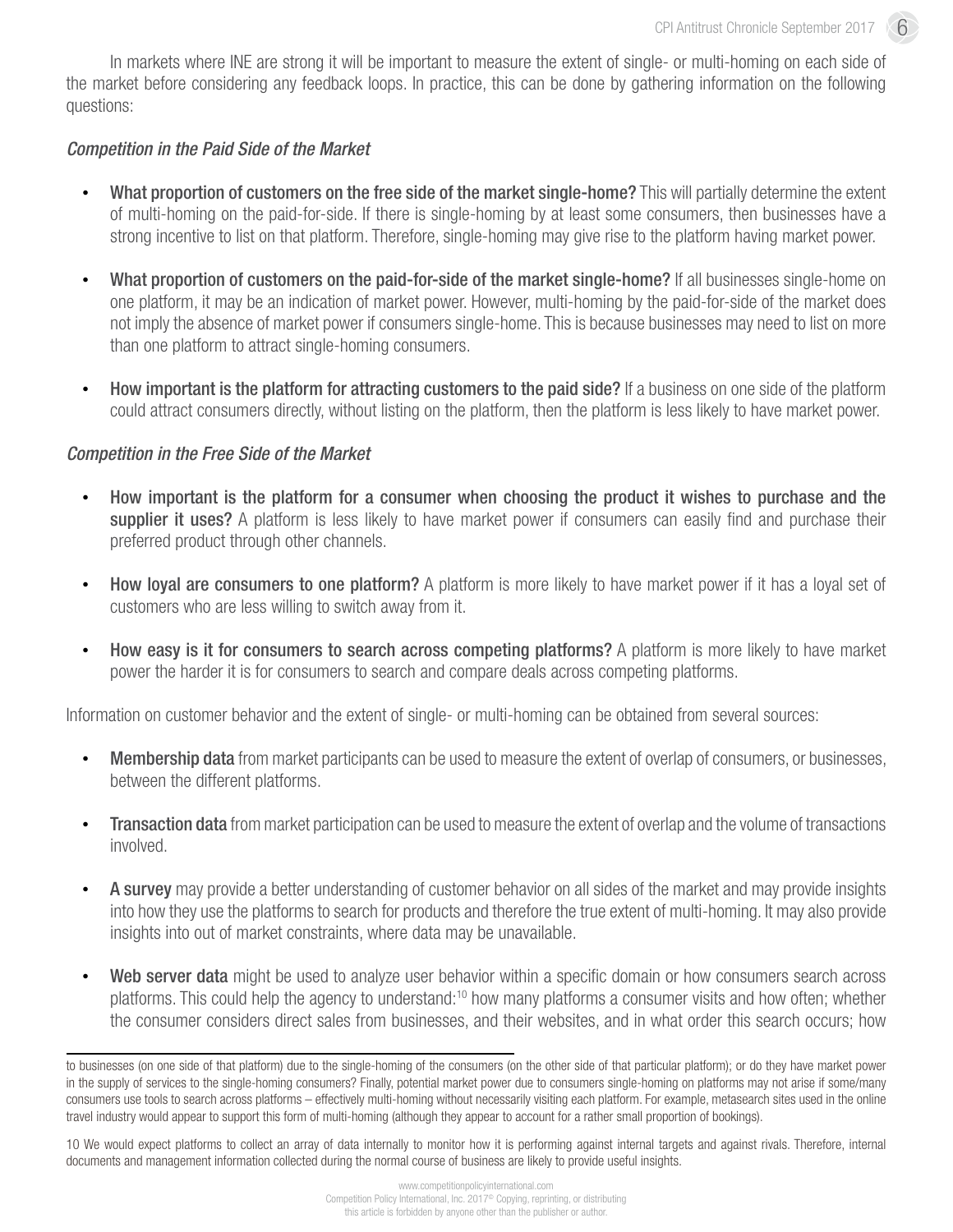7

much time the consumer spends on the search and whether the level of engagement indicates more or less market power.

**Search engine optimization ("SEO")** For online platforms, a good understanding of the platforms' SEO strategy may help assess market power. This might include the use of keywords and search terms and how they affect activity on the platform. In theory, the greater the overlap in search terms, the more likely the platforms are to target the same customers, and therefore the more likely they are to be competing closely.

#### *D. Conduct*

Sometimes the ability to engage in the conduct may be seen as an indicator of market power, particularly for conduct that would be unachievable or unprofitable in the absence of market power.<sup>11</sup>

Clearly an important factor to consider is how the conduct may lead a market to tip when a market is already prone to tipping due to the INE.

#### *E. Barriers to Entry and Expansion, Including Switching Costs as a Source of Market Power*

As a final comment on measures of market power, we note that any assessment of market power should include an analysis of barriers to entry and expansion. A firm is unlikely to have market power in the absence of material/substantial barriers to entry, and barriers to large-scale expansion by fringe competitors.

The relevant types and extent of barriers to entry may depend on the context, but these are fairly well established. For example, one may consider the costs of entry and the extent to which these costs are likely to be sunk following entry. One may also consider how the costs of entry compare to the likely benefits of entry and how risky profitable entry would be. Profitable entry may be risky due to exogenous demand and supply shocks and/or due to strategic responses to entry by incumbents. None of these factors are unusual to multi-sided markets, but are likely to be relevant to them.

A consideration in multi-sided markets is the need for platforms to establish and market themselves to all sides of the market. The importance of this will depend on the strength of INE on the different sides of the market. The platform will need to attract all groups of customers and entry costs may differ for each side of the market. For example, it may be relatively easy to get businesses to join a new platform when they only pay usage fees and so are willing to multi-home. However, the platform may need to make significant sunk investments in advertising and content in order to attract consumers to the platform.

Switching costs may also be important in multi-sided markets. Switching costs can create barriers to entry and expansion and, if there is a first-mover-advantage, can establish and strengthen a position of market power.

Switching costs may arise between platforms, or between platforms and direct sales, due to customer habits and convenience. For example, cookies used by the platform may mean that it is likely to show a consumer a selection closer to the consumer's preferences. The platform may hold the consumer's payment card details, meaning that these do not need to be re-entered every time a purchase is made. The platform has the contact details of the consumer and knows other personal information, so that the platform can contact the consumer with targeted promotions. Also, the nature of platforms is to reduce search costs and aid comparability. Therefore, consumers may be expected to prefer this to direct search across businesses' own websites.

<sup>11</sup> For example, the use of wide most favored nation clauses ("MFNs") by some platforms might provide some indication of market power. Wide MFNs (also known as wide price parity clauses) state that the business's price in all other sales channels (including other platforms) will never be lower than the price on the platform with which the business is contracting. This contrasts with narrow MFNs which state that the business's price on its own website (or retail outlet) will never be lower than the price quoted on the platform. On the other hand, it may be that the conduct itself impacts upon other measures of market power. For example, a wide MFN reduces the incentive of businesses to pass-through a commission increase into their prices on that platform and, to the extent that it is passed though, it will be matched on other platforms. This means that the initial 'feedback loop', which one might consider in assessing market power, is no longer operational due to the wide MFN.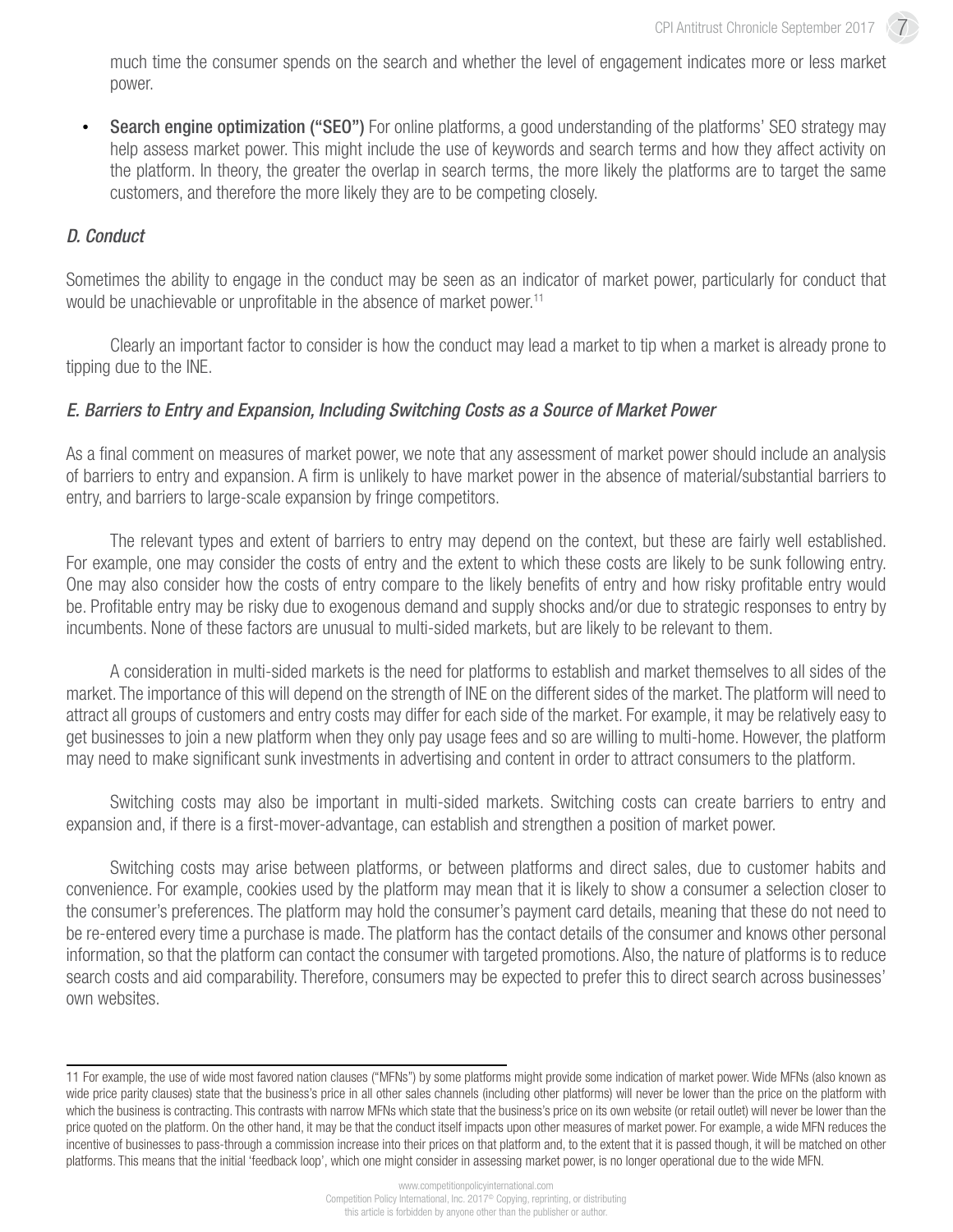Technological developments may weaken switching costs as they may lead to periods of intense innovation and businesses responding to technological changes, which can be destabilizing to established market power. On the other hand, technological developments may also enhance market power. For example, consumers may be less willing to shop around through organic browser searches when they have a convenient app on their phone. Moreover, consumers may not be willing to have numerous apps on their phones supporting similar services.

# V. ASSESSING THE STRENGTH AND IMPACT OF INE AND FEEDBACK LOOPS

In this final section, we provide practical suggestions for assessing the strength and impact of INE and feedback loops. We have proposed a sequential approach, looking first at the market power on each side of the market separately, and second looking at constraints from the other side via the feedback loops. This second step requires us to assess the strength of feedback loops to examine whether competition from one side of the market constrains the platform in its price setting to the other side of the market. This will help establish whether market power on one side of the market exacerbates market power on another side or whether competition from one side might constrain the other.

This second step is important because, in the presence of strong INE, simple one-sided measures of market power potentially underestimate the market power of the platform. For example, if the conduct in question undermined the ability of other platforms to compete effectively, then the presence of strong INE could lead to rapid concentration of the market and the exclusion of rivals. In this example, if the conduct leads to single-homing customers on one side of the market switching, the INE may simultaneously act to strengthen one competitor rapidly and weaken another rapidly. This could be the case even though static market shares, or other measures, may not indicate a position of significant market power or dominance.

It is also important to recognize that the potential benefits that a platform may gain from additional customers on one (or more) side(s) of the market may not always be large. The incremental value of gaining an additional customer is likely to vary depending on the number of customers already on the platform. Where a platform already has many potential members of the market on board, adding one additional business will not increase the value of the platform to the consumer as much as when the platform had fewer businesses on board. A platform might therefore put less effort into recruiting customers once it is more mature. This implies that the pricing structure on the platform is likely to evolve to reflect the benefit to the platform of additional customers and how this may change with the total number of customers on the platform.12

There are two key elements of an assessment of the strength and impact of INE and feedback loops. The first is the elasticity of demand (on all sides), which provides an indication of the sensitivity of that group of customers to a change in the relative price. The stronger the reaction to a change in price, the greater the impact the feedback loop can have. The second element is the responsiveness of demand (on all sides) to participation rates on the other side(s), which provides an indication of how a response from one side of the market to a change in price will affect demand on the other side of the market.

In some circumstances, it may be possible to assess the strength of the INE by simply looking at the rate of growth of the platform and considering how growth in one side of the market appears to give rise to growth in the other side of the market.

In practice, it may be difficult to measure these elements directly. However, the following are three potential sources of evidence that may provide information on the strength and impact of the INE and feedback loops:

- Customer data. If it is possible to collect transaction data for market participants, it may be possible to use econometric techniques to examine past customer responses to changes in, for example, platform prices that reveal their preferences. This data would allow for the direct measurement of both the elasticity of demand and the responsiveness of demand to participation rates on the other sides. There are a number challenges with using such evidence, one being that it may be hard to ascertain the extent to which customers respond by choosing an off-platform "outside option."
- **Econometric techniques.** A combination of evidence on revealed and stated preference could be used to model choice

<sup>12</sup> In other words, at the margin, the strength of the INE is unlikely to remain constant.